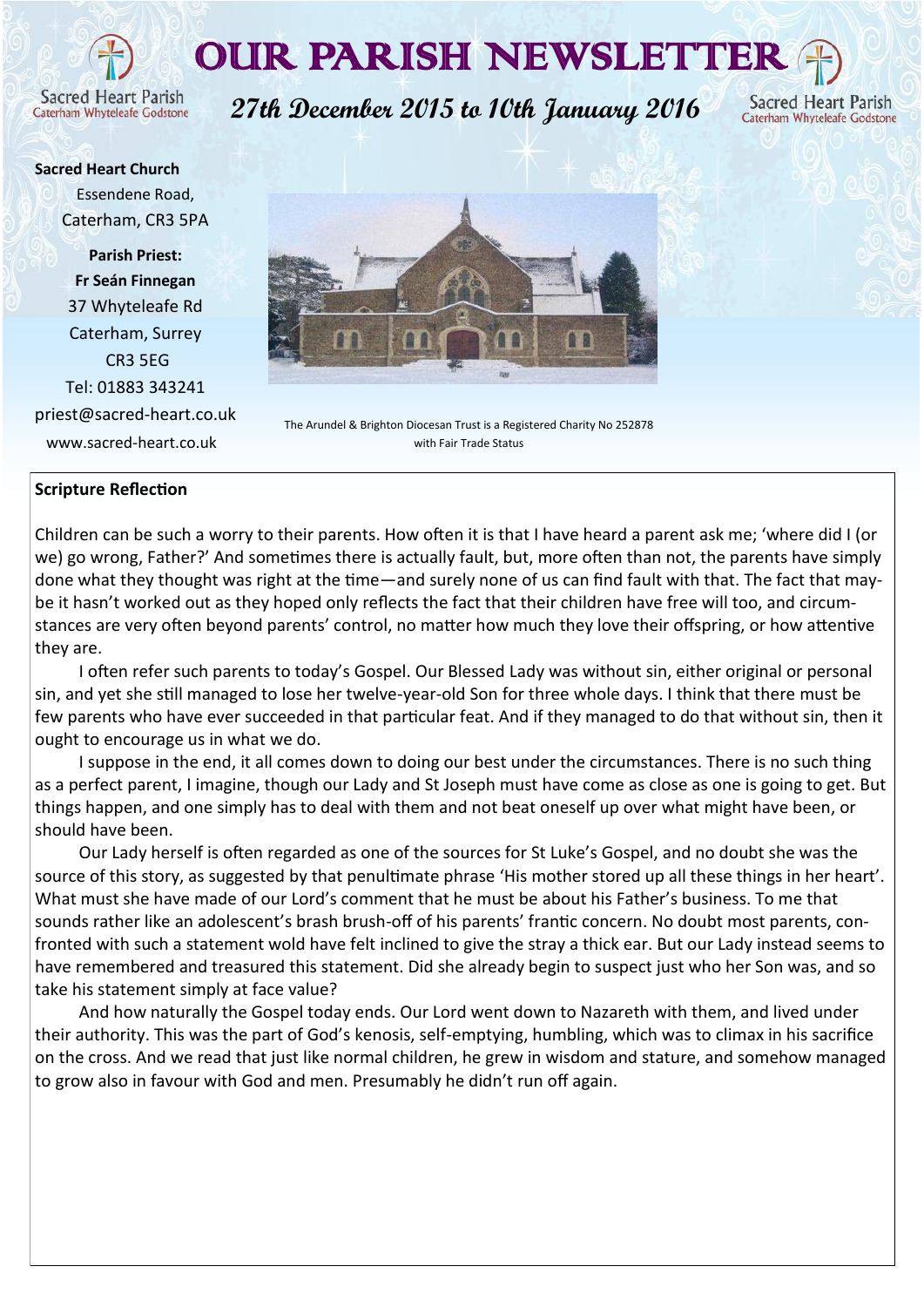**Parish Office** - The Office is now closed until Wednesday 6th January 2016. All voicemails and emails will be saved until then.

**WINTER WALK AND PUB LUNCH -** The Catenians are organising a Walk from the Harrow, 235 Stanstead Rd, Caterham on the Hill, CR3 6AJ at 11.00am on Monday 28<sup>th</sup> December. All welcome.

Teenagers: the famous former gangster John Pridmore will be coming to our parish on Sunday 10th January to speak about what his faith means to him. This is primarily intended for those preparing for the Sacrament of Confirmation, but all teens are very welcome.

# **90th Birthday celebration**

After morning Mass on Monday 11th January, cakes, teas and coffees will be served in the Old Hall to celebrate Ruby Gornall's 90th birthday. All are welcome.

# **Justice and Peace**

There will be a Justice and Peace meeting in the Committee Room on Tuesday 5th January 2016 at 7:30pm

Thank you to the Youth Club and especially Mel Flaherty for beautifully retelling the Nativity story at the 6pm Christmas Family Mass.



There will be an SVP meeting in the Old Hall on Thursday 7th January 2016 at 7pm.



# Youth Club - Friday 8th January

The first Youth Club session of 2016 will be a film night in the Old Hall at 7pm on Friday 8th January. Entry £1 including film (tbc), popcorn and drinks. Youth Club is open to all children in the juniors at primary school, ie years 3 to 6 inclusive. If you are interested in registering your child, please contact Mel Flaherty at [youthclubsacredheart@gmail.com](mailto:youthclubsacredheart@gmail.com)

We welcome Fr Gerard Bradley from St John's Seminary who will be celebrating some of the Masses on Sunday 27th December 2015

# **New Year's Eve Party**

We are going to have a New Year's Party in the Centenary Hall. If you would like to volunteer to help please contact Mark on 07736750085. Tickets on sale after Mass.

A number of parishioners asked for a copy of the talk on Canon Roe's ancestry. Ann Lardeur apologies for the delay, but owning to other commitments the final edit has yet to be done. If anyone would like an email copy then some of the

illustrations from the exhibition can be included. Contact details for going on the list: email contact her on [adlann@furzebank.eclipse.co.uk.](mailto:adlann@furzebank.eclipse.co.uk) For printed copy ring 01883 349762.



#### **Your Prayers are requested for the following persons who are ill or housebound:**

Pat Knight; Kathleen & John Saunders; Helen Keogh; Daisy Hill; Christopher Browne; Kit Monk; Krista Thompson; Jane Hill; Rosemary Whale; Pam Weaver; Jimmy Mullen; Bernie Horrocks; Margaret Robertson; Heather Tordimah; Jenny Rowen; Elizabeth Daley; Eileen, Mel & Rose Lattimore; Bryan Smith; Rose Knight; Oliver Farrell; Seeta Pillay; Christopher Miles; Pat McCoy; John Dunlop, Elise O'Connor, Malcolm Bowen, John Gilford, Chris Norman, Bridget Crook, Baby Tabitha Harrison, Christine Vernon, Peggy Sisman, Maureen Kelly, Sheila French, Val Williams, Mary Wallace, Maria Saunders, Don Hancock, Gina Waiton & Joe Kelly.

# **Second Collections**

m Ш Ш ш m

ш

on Sunday 10th January 2016 there will be a second collection for the White Flowers Appeal. This collection is not eligible for Parish Gift Aid.

St. Mary's Church is hosting radio 4's any questions on Friday 8th January, doors open around 7pm. Tickets are free, please contact St Mary's parish office on 01883 348751 for queries and tickets.

CAFOD World Gifts Many thanks to all those who supported this scheme which raised £600 for CAFOD. Our Parish Giving Tree is now covered with labels illustrating all the gifts bought and given to support poor communities in developing countries.

# **H** Health & Safety

III Please remember to take care walking around the Church and Halls over the festive period as leaves can be slippery underfoot. In the event of ice or snow every effort will be made to grit and clear the  $\frac{d}{d\mathbf{u}}$  drive and car parks. Masses will continue as normal.

...<br>L'essessessessessesses el



Ш

Please remember in your prayers the soul of Sheila French RIP who passed away recently. Her funeral will be held at the sacred heart Church on Tuesday 19th January 2016 at 12pm

**Offertory Collection** Sincere thanks for your generosity last weekend: Offertory: £907.00 (Gift Aid £423.78)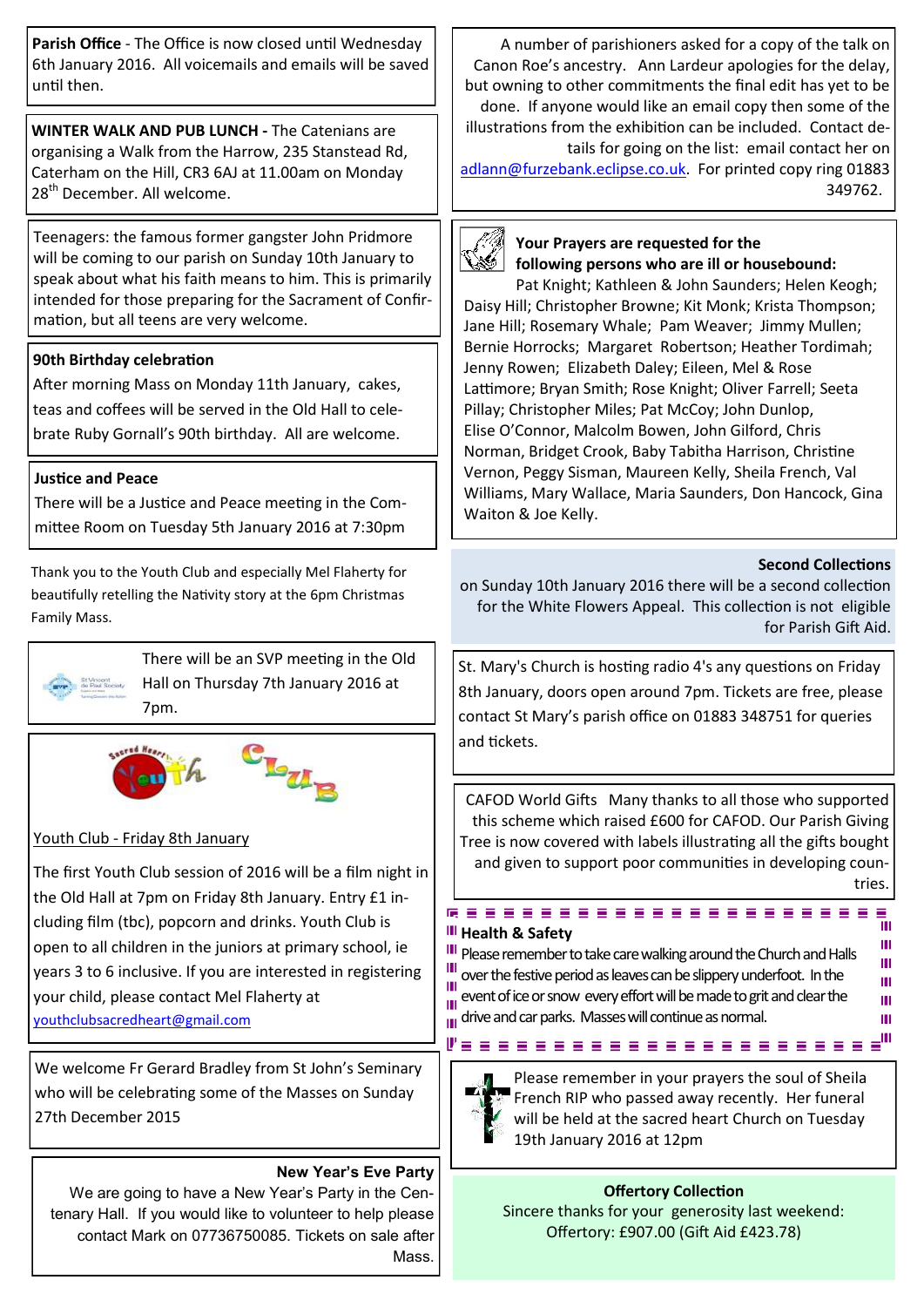| THIS WEEK-SERVICES, MASS TIMES AND INTENTIONS |                                           |  |  |
|-----------------------------------------------|-------------------------------------------|--|--|
| Sunday 27th                                   | The Holy Family of Jesus, Mary and Joseph |  |  |
| 9:00am Mass                                   | People of the Parish                      |  |  |
| $10:45$ am Mass                               | Hilda & Rodney Peck RIP (Wood Family)     |  |  |
| 5:15pm Mass                                   | Seamus Horrocks RIP (Bernie)              |  |  |
| <b>Monday 28th</b>                            | The Holy Innocents                        |  |  |
| 10:00am Mass                                  | Margret Sore RIP (Peter & family)         |  |  |
| <b>Tuesday 29th</b>                           |                                           |  |  |
| 10:00am Mass                                  | James Barrow RIP (C Barrow)               |  |  |
| <b>Wednesday 30th</b>                         |                                           |  |  |
| 10:00am Latin Mass                            | Alfred Edward (AR Edward)                 |  |  |
| <b>Thursday 31st</b>                          |                                           |  |  |
| 10am Mass                                     | Fr Frederick Broomfield                   |  |  |
| <b>Friday 1st</b>                             | Mary Mother of God, Solemnity             |  |  |
| 9am Mass                                      | Agnes Quinn RIP                           |  |  |
| Saturday 2nd                                  | Ss. Basil and Gregory                     |  |  |
| 10:00am Mass                                  | Christopher Wheeldon RIP (Peggy)          |  |  |
| <b>Sunday 3rd</b>                             | Epiphany (transferred)                    |  |  |
| 9:00am Mass                                   | People of the Parish                      |  |  |
| $10:45$ am Mass                               | Ron Horton RIP                            |  |  |
| 5:15pm Mass                                   | Seamus Horrocks RIP (Bernie)              |  |  |

**Father Seán & the Office would like to wish you all a very Prosperous & Happy New Year!**